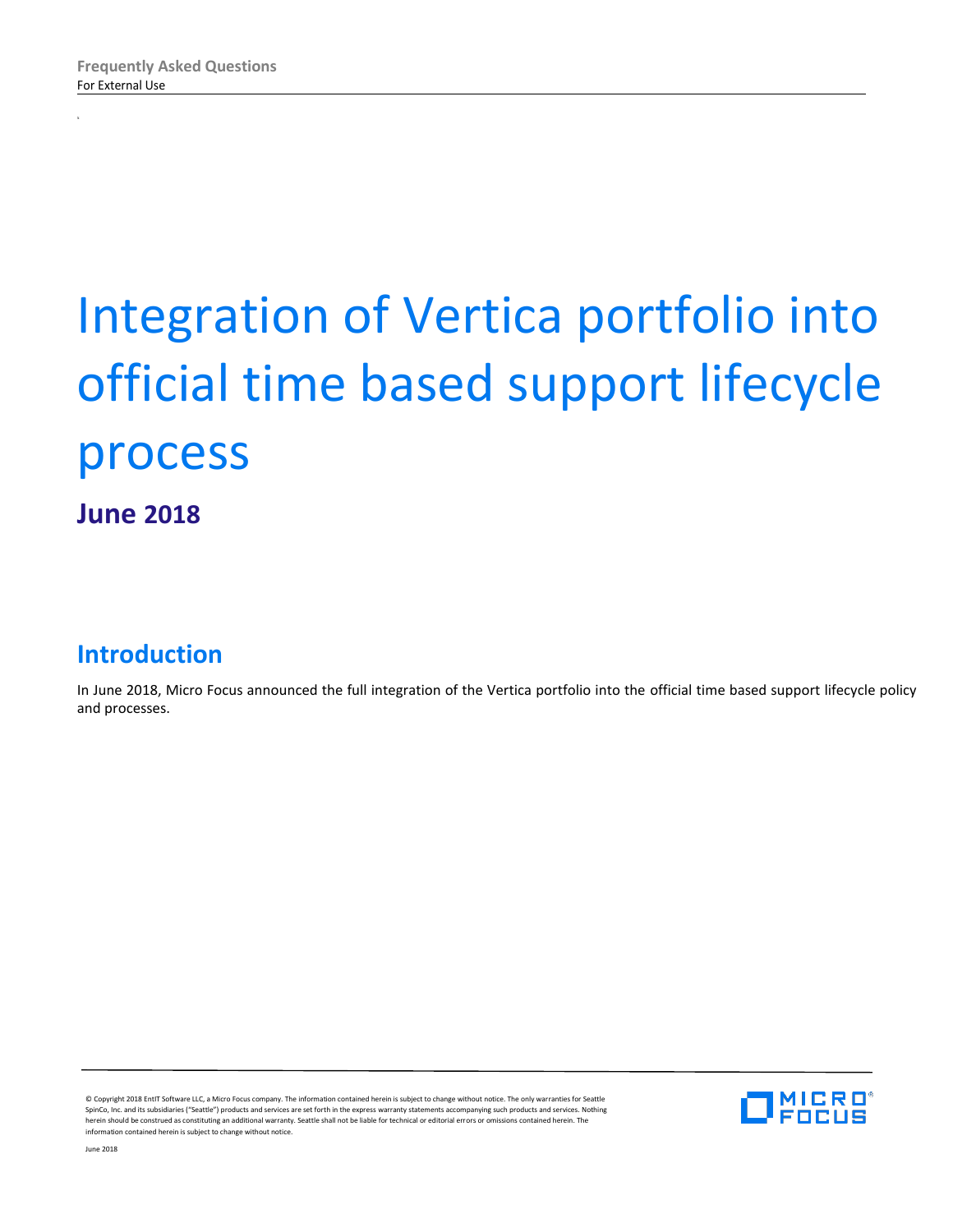#### **What are you announcing?**

We are fully integrating the Vertica portfolio into the official time based support lifecycle process.

# **What is changing?**

Vertica software products have been under a version based support lifecycle process. End of support dates for previous versions were announced when a newer version of a product was released.

With the full integration into the official time based support lifecycle process, we will announce end of support dates at the time of General Availability of a product version. There will be a 2 year minimum Committed Support time line after the General Availability of a product version, followed by a 2 year period of Extended Support and a 4 year period of Self-Help Support with Rights to New Versions (RTNV). This time based support lifecycle process is in place for the products listed in the **[Micro Focus Software Time Based](https://softwaresupport.softwaregrp.com/web/softwaresupport/document/-/facetsearch/document/KM01510355)  [Support Lifecycle Time Frames](https://softwaresupport.softwaregrp.com/web/softwaresupport/document/-/facetsearch/document/KM01510355)** list. Customers can refer to this list to identify the product specific support time lines. This document is available on the **[Software Product Lifecycle](https://softwaresupport.softwaregrp.com/web/softwaresupport/obsolescence-migrations)** pages on Software Support Online (SSO).

#### **What is the difference between the version based and the time based process?**

|                                                   | <b>Version Based Process</b>                                                                                                                     | <b>Time Based Process</b>                                                                                                                                                                                                                     |  |
|---------------------------------------------------|--------------------------------------------------------------------------------------------------------------------------------------------------|-----------------------------------------------------------------------------------------------------------------------------------------------------------------------------------------------------------------------------------------------|--|
| <b>Supported Versions</b>                         | Supporting each major or<br>minor version for minimum 2<br>years                                                                                 | Supporting every major and minor version of a product for at least 2<br>years (Committed Support) after General Availability<br>Followed by 2 years of Extended and 4 years of Self-Help Support with<br><b>Rights To New Versions (RTNV)</b> |  |
| Support Period                                    | Depends on when the next<br>version is released; no<br>predictability<br>EOS date for a product version<br>is not clear when customers<br>buy it | Fixed number of years. Customers know upfront<br>Minimal 2 years of Committed Support, followed by 2 years Extended<br>and 4 years Self-Help Support with Rights to New Versions; support<br>delivery level decreases over time               |  |
| Announcement about<br>end of support time<br>line | Obsolescence of older versions<br>is announced, and EOS dates<br>are determined, when a newer<br>version becomes available                       | EOS dates are set at time of GA (General Availability) of a product version                                                                                                                                                                   |  |
| Implications for<br>Customers                     | Lack of clarity around how long<br>a particular product version<br>will be supported                                                             | Clarity around support periods and support deliverables from when<br>product version is introduced                                                                                                                                            |  |

#### **What is a time based support lifecycle process?**

Starting from the General Availability date of a product version, there will be a defined minimum period of Committed Support, followed by a period of Extended Support and a period of Self-Help Support with RTNV. When new versions of a product are released, Micro Focus will publish the planned end of Committed Support, end of Extended Support and end of Self-Help Support with RTNV on the **[Software Product Lifecycle](https://softwaresupport.softwaregrp.com/web/softwaresupport/obsolescence-migrations)** pages of Software Support Online.

© Copyright 2018 EntIT Software LLC, a Micro Focus company. The information contained herein is subject to change without notice. The only warranties for Seattle SpinCo, Inc. and its subsidiaries ("Seattle") products and services are set forth in the express warranty statements accompanying such products and services. Nothing herein should be construed as constituting an additional warranty. Seattle shall not be liable for technical or editorial errors or omissions contained herein. The information contained herein is subject to change without notice.

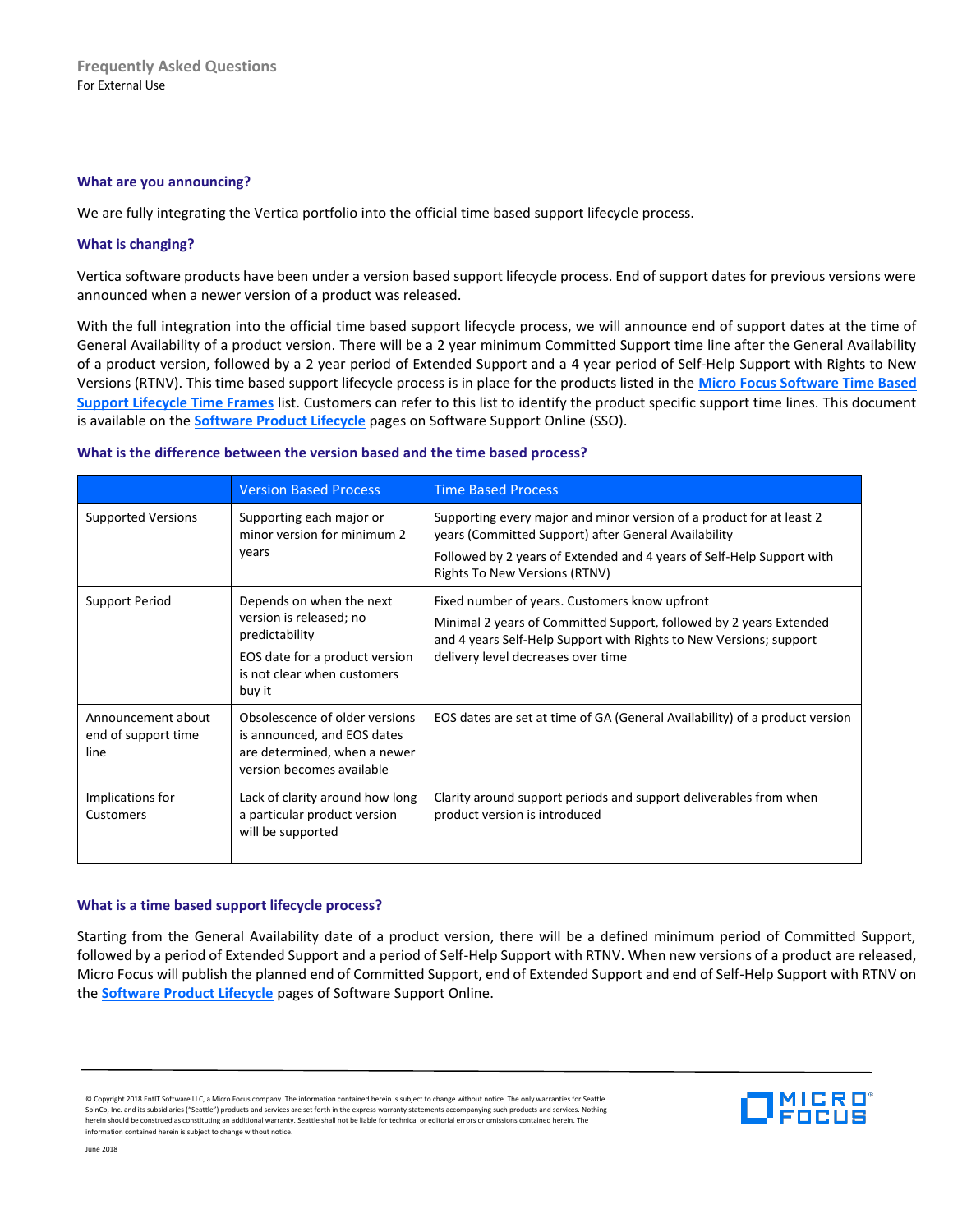# **Please explain in simple terms: 'Committed Support', 'Extended Support' and 'Self-Help Support with RTNV'.**

Committed Support is the full support service for a product version, offering software maintenance, installation and configuration assistance, and other official support services such as acceptance of Software Change Requests (SCRs).

Extended Support consists of web-based access to the online support Knowledge Base, which contains technical information for Micro Focus products including white papers, existing patches and known problems for a specific product version. Extended Support is limited to around the clock self-solve support and access to technical support engineers, access to existing patches and hot-fixes created while the product version was in Committed Support.

Self-Help Support with RTNV is an integral component of all software support contracts. Self-Help Support with RTNV consists of webbased access to the online support Knowledge Base, forums, existing patches, new versions or any replacement products.

#### Please refer to the **[Business Support Agreement](http://files.asset.microfocus.com/6785/en/6785.pdf)** datasheet for additional details.

| <b>Technical Support Services</b>        | <b>Committed Support</b><br>time based and<br>version based<br>support lifecycle<br>process | <b>Extended Support</b><br>time based support<br>lifecycle process only | Self-Help Support with Rights To New Versions<br>time based support lifecycle process<br>Self-Help Support<br>version based support lifecycle process |
|------------------------------------------|---------------------------------------------------------------------------------------------|-------------------------------------------------------------------------|-------------------------------------------------------------------------------------------------------------------------------------------------------|
| Access to public forums                  | $\ast$                                                                                      | $\ast$                                                                  | $\ast$                                                                                                                                                |
| Access to SSO                            | $\ast$                                                                                      | $\ast$                                                                  | $\ast$                                                                                                                                                |
| <b>Rights To New Versions</b>            | $\ast$                                                                                      | $\ast$                                                                  | $\ast$                                                                                                                                                |
| Access to existing<br>patches/hotfixes   | $\ast$                                                                                      | $\ast$                                                                  | $\ast$                                                                                                                                                |
| Access to entitled forums                | $\ast$                                                                                      | $\ast$                                                                  | $\ast$                                                                                                                                                |
| Raise support tickets                    | $\ast$                                                                                      | $\ast$                                                                  |                                                                                                                                                       |
| Access to technical support<br>engineers | $\ast$                                                                                      | $\ast$                                                                  |                                                                                                                                                       |
| Creation of patches/hotfixes             | $\ast$                                                                                      |                                                                         |                                                                                                                                                       |
| Creation of security fixes               | $\ast$                                                                                      |                                                                         |                                                                                                                                                       |

#### **Why is this an improvement?**

Micro Focus is providing key benefits to you because of this change:

- **Easier upgrade planning** You can clearly identify how long a particular version of a product will be subject to Committed Support.
- **Flexibility & peace of mind from using a supported product** If you cannot complete a product update within the Committed Support period, you may choose to update during the Extended Support or Self-Help Support with RTNV period.
- **Investment protection** You can purchase Software products, with greater confidence, knowing they will be supported for at least three (3) years from the product's last generally available release date even if Micro Focus discontinues a product.



<sup>©</sup> Copyright 2018 EntIT Software LLC, a Micro Focus company. The information contained herein is subject to change without notice. The only warranties for Seattle SpinCo, Inc. and its subsidiaries ("Seattle") products and services are set forth in the express warranty statements accompanying such products and services. Nothing herein should be construed as constituting an additional warranty. Seattle shall not be liable for technical or editorial errors or omissions contained herein. The information contained herein is subject to change without notice.